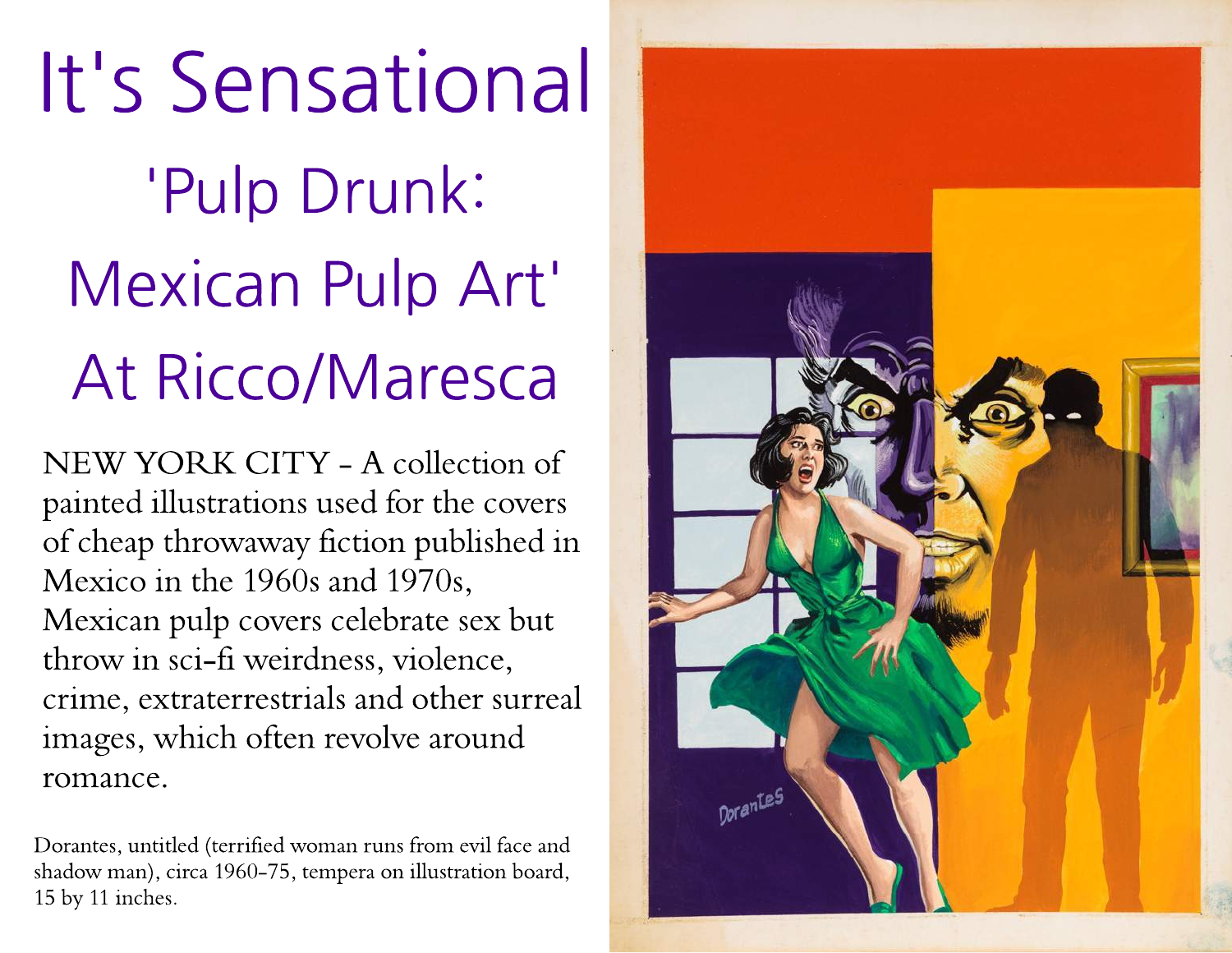Untitled (surprised woman with question mark man), circa 1960-75, tempera on illustration board, 15 by 11 inches.





Untitled (cat man), circa 1960-75, tempera on illustration board, 15 by 11 inches.

Untitled (woman captured by evil purple vine), circa 1960-75, tempera on illustration board, 15 by 11 inches.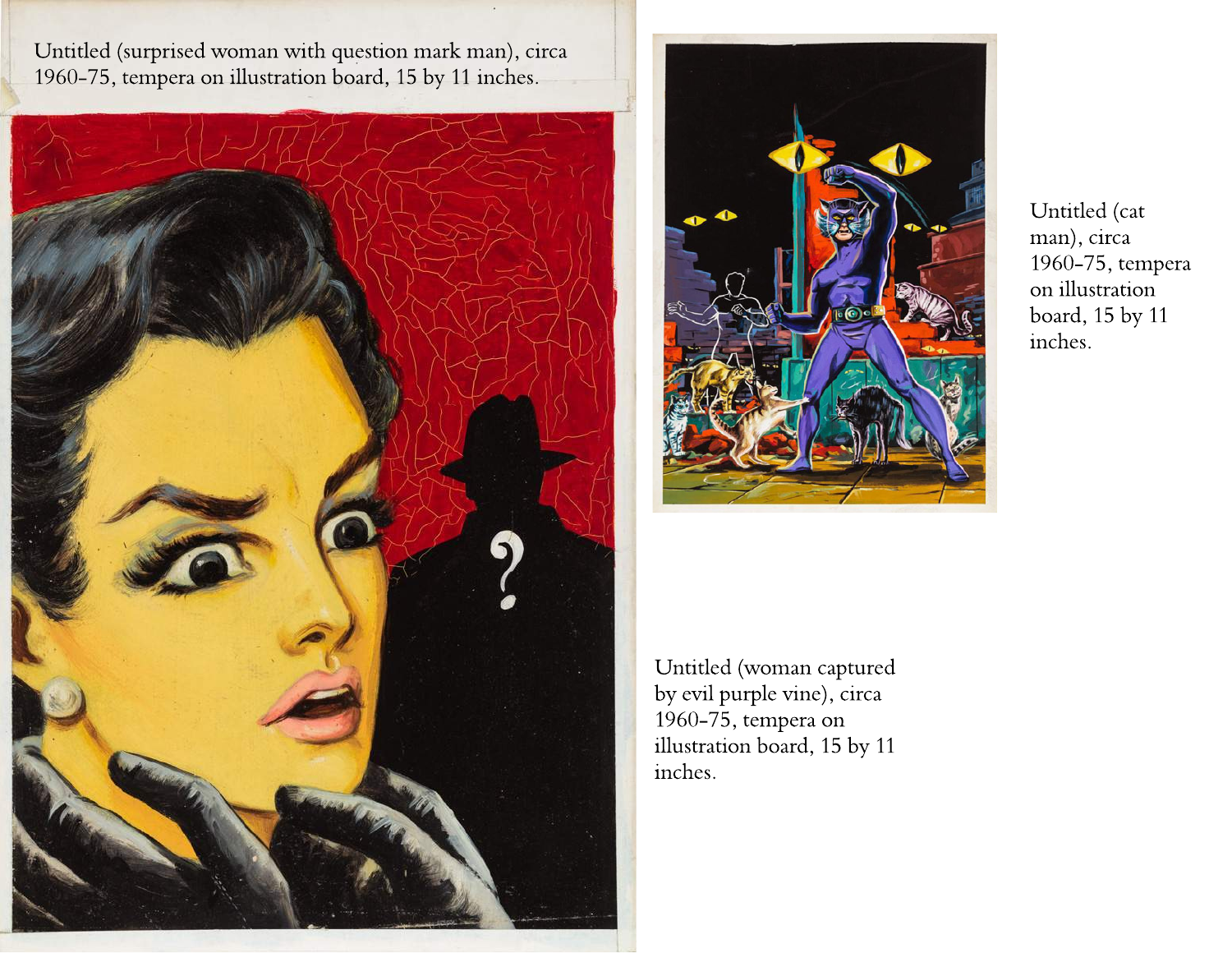

Dorantes, untitled (maid interrupting little green alien attack), circa 1960-75, tempera on illustration board, 15 by 11 inches.

Untitled (man with gun standing above dead woman and man), circa 1960-75, tempera on illustration board, 15 by 11 inches.





Untitled (woman holding pig, cop in pursuit), circa 1960-75, tempera on illustration board, 15 by 11 inches.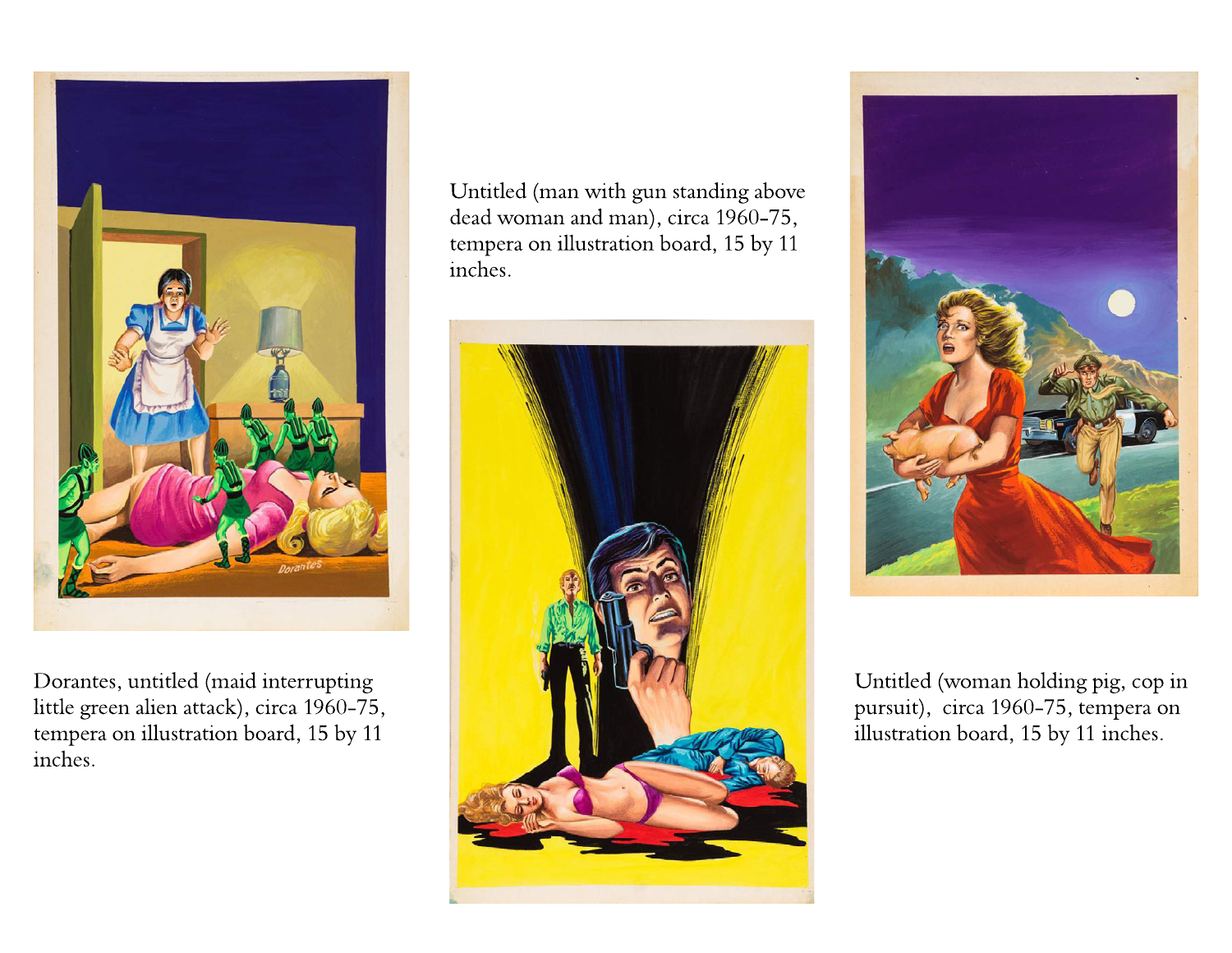

"Pulp Drunk: Mexican Pulp Art" on view at Ricco/Maresca Gallery through March 7, celebrates the art that graced the covers of the paperbacks released south of the US border.

> Untitled (robots attacking city), circa 1960-75, tempera on illustration board, 15 by 11 inches.